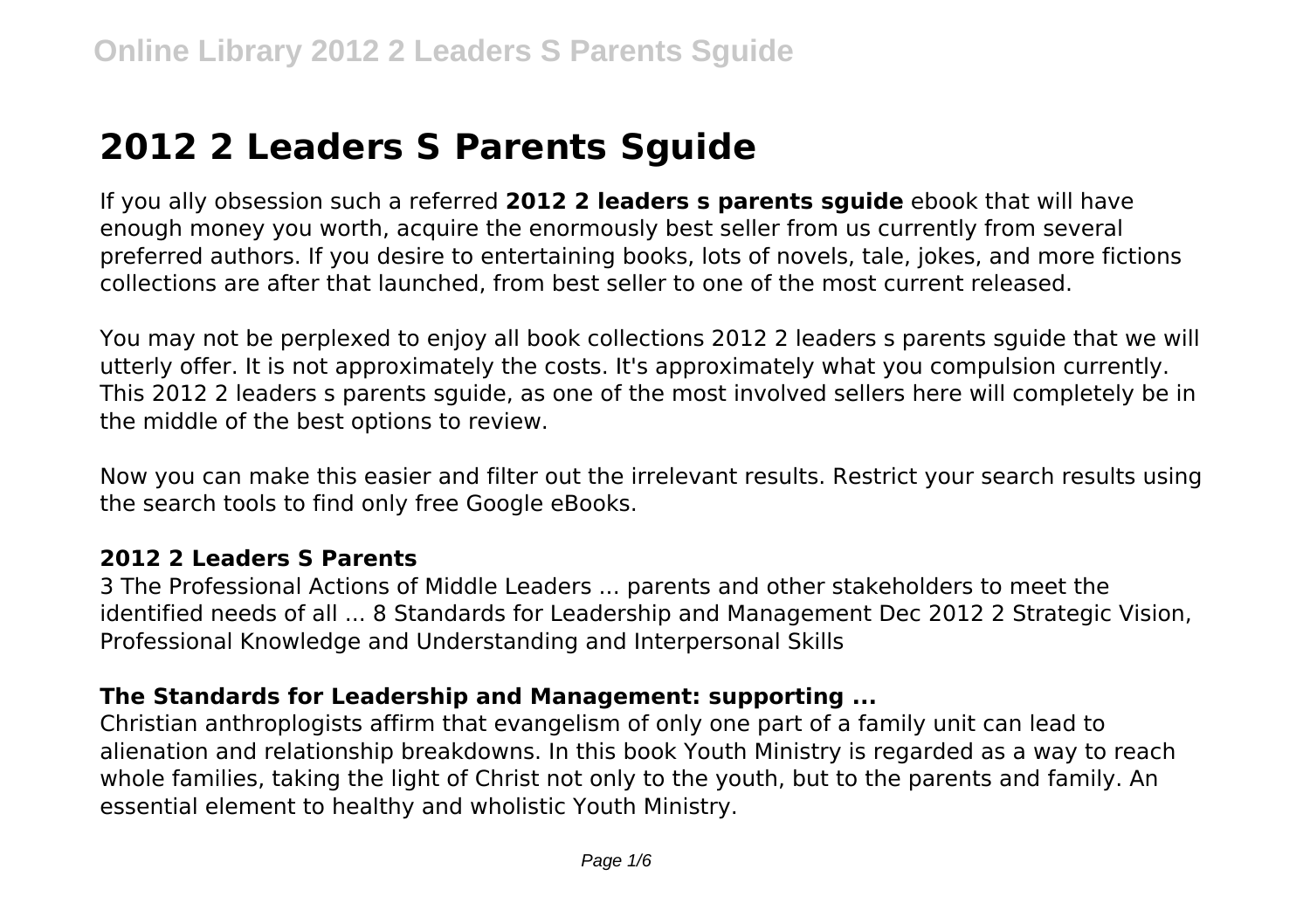# **BOOK - Partnering with Parents in Youth Ministry ...**

Interventions that enable parents to engage with children's experiences of domestic violence appear valuable. Rather than taking separation as the end‐point of intervention, social work needs to take account of the dynamics of separation and contact in parents' relationships and consider how they interact with violence and abuse to impact on children and young people.

#### **Engaging with children's and parents' perspectives on ...**

2. The Teachers' Standards contained in this document came into effect on 1 September 2012, though the Teaching Agency (now the National College for Teaching and Leadership) has used the conduct elements since 1 April 2012 as a reference point when considering whether a teacher's conduct has fallen

# **Teachers' Standards**

motivate parents to become engaged in their children's education, the primary motivation for parents to become involved appears to be a belief that their actions will improve their children's learning and well-being. 22. Therefore, school staff should demonstrate to parents how their children's health and education can be

# **PARENT ENGAGEMENT Strategies for Involving Parents in ...**

It's a pretty moving story and it's well worth the read. I know that there is always another side to every story, and that this article puts these two leaders in the best possible light.

# **Andy Stanley and Charles Stanley – What Really Happened ...**

parents will become good citizens and leaders (Terry, 2005). Therefore, filial piety is highly valued. In daily life, filial piety is reflected in children's respect and obedience on parental demands and authority. In most cases, ... February 2012 (2 (2 ...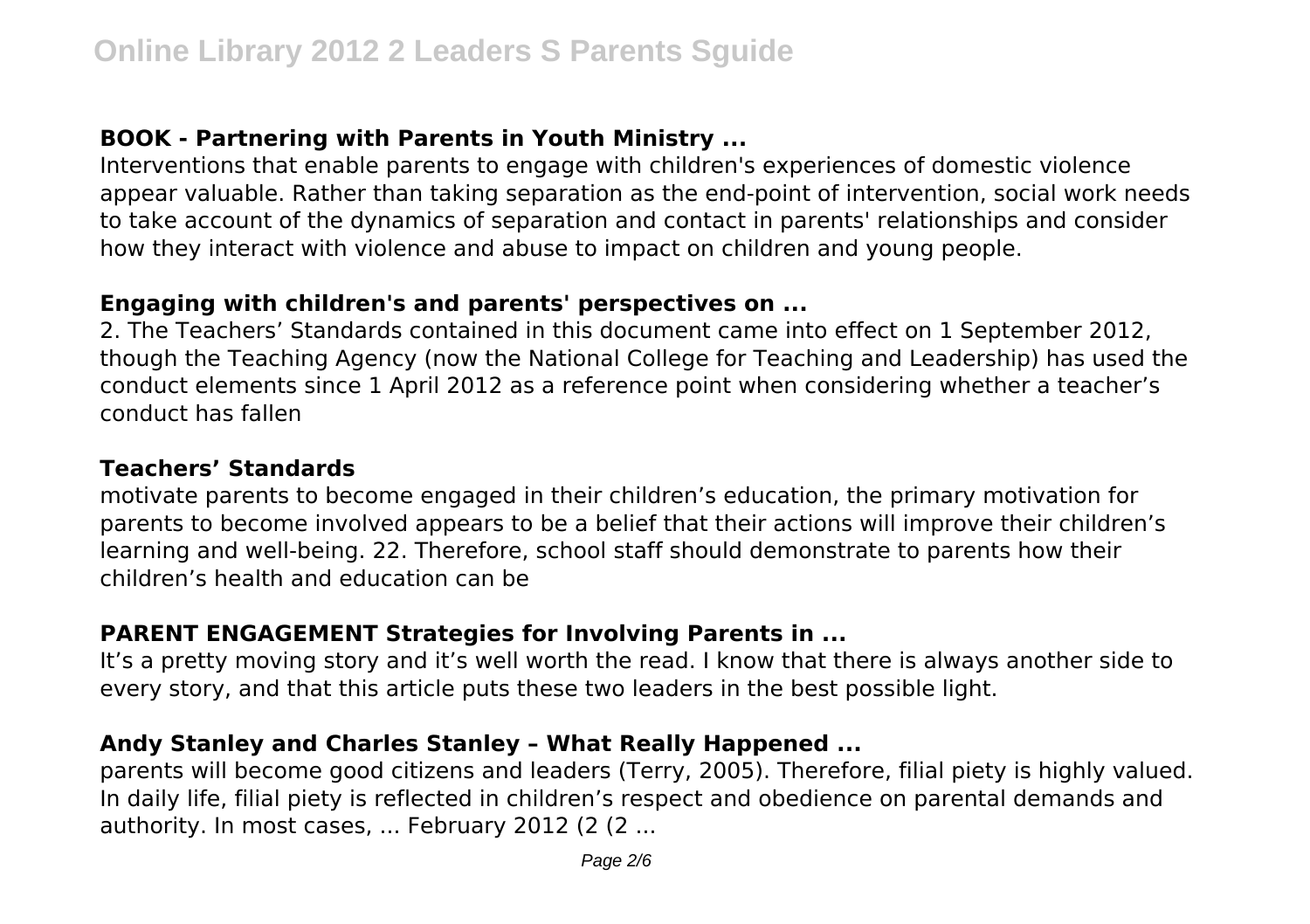# **Confucianism and Chinese Families: Values and Practices in ...**

From MIT Entrepreneur to Tea Party Leader: The Thomas Massie Story. Gregory T ... (You can read more about Massie's work and the field of haptics in an MIT master's thesis ... 2012 at 2:34 am.

# **Xconomy: From MIT Entrepreneur to Tea Party Leader: The ...**

Having a priority on family, as mentioned previously, is key, but it's important to serve parents beyond just serving their kids. This could include coordinating classes and workshops for parents to learn, organizing small groups where parents can have community together, or as well as efforts to equip parents with practical tools they can use at home to lead their children.

# **What is Family Ministry? - NickBlevins.com: Children's ...**

2. Using information to support children's learning and development 8 3. Summarising information to track children's progress 10 4. Using summary information to support children's progress 15 5. Leading for quality – conclusion 20 Appendix 1 Prompts for leaders in using data effectively 22 Appendix 2 Prompts to develop the leader's ...

#### **Progress Matters - Foundation Years**

Feedback obtained from parents ( $n= 34$ ) and leaders ( $n= 13$ ) was positive. Retention and attendance rates were high. A detailed costing for the groups indicated that this programme can be delivered for a reasonable cost to meet health visitor objectives with families in the first postpartum months and provides an opportunity to inform parents about resources and other support available for them ...

# **Parent and group leader reflections on a group-based ...**

Alexander Boris de Pfeffel Johnson (/ ˈ f ɛ f əl /; born 19 June 1964) is a British politician, author, and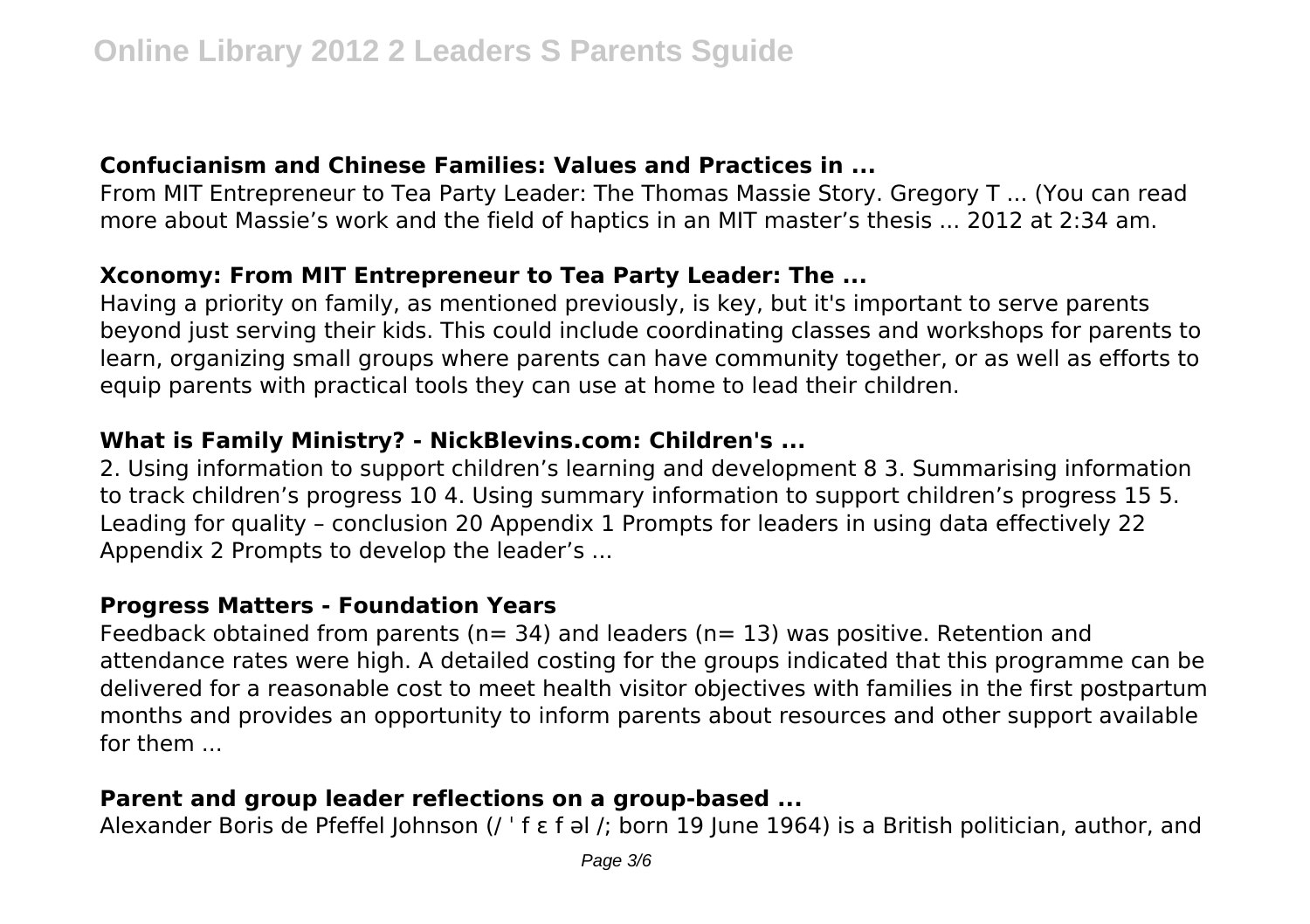former journalist who has been Prime Minister of the United Kingdom and Leader of the Conservative Party since 2019. He was Foreign Secretary from 2016 to 2018 and Mayor of London from 2008 to 2016. Johnson was Member of Parliament (MP) for Henley from 2001 to 2008 and has been MP for ...

#### **Boris Johnson - Wikipedia**

Parents and church leaders need to teach that sexual intimacy between husband and wife is the highest form of expression of bonding and love between two human beings. It's important to teach that when a married couple is completely unified, sealed in the temple, their bond is stronger than any on earth.

#### **Helping others avoid and overcome pornography: tips for ...**

ADRP 6-22 establishes and describes the leader attributes and core leader competencies that facilitate focused feedback, education, training, and development across all leadership levels. An ideal Army leader has strong intellect, physical presence, professional competence, moral character and serves as a role model.

#### **ADRP 6-22 initial edit 26 July 2012 - Fort Benning**

parents or businesses led to almost 1 million alcohol-related violent crimes 1 and 1.2 million alcoholrelated hospital admissions in 2010/11 alone. The levels of binge drinking among 15-16 year olds in the UK compare poorly with many other European countries 2 and alcohol is one of the three biggest lifestyle risk factors for disease and

#### **The Government's Alcohol Strategy**

Here are five powerful things that happen when a leader can be transparent: 1. Problems Are Solved Faster. Employees learn more about one another and can grow to work toward solving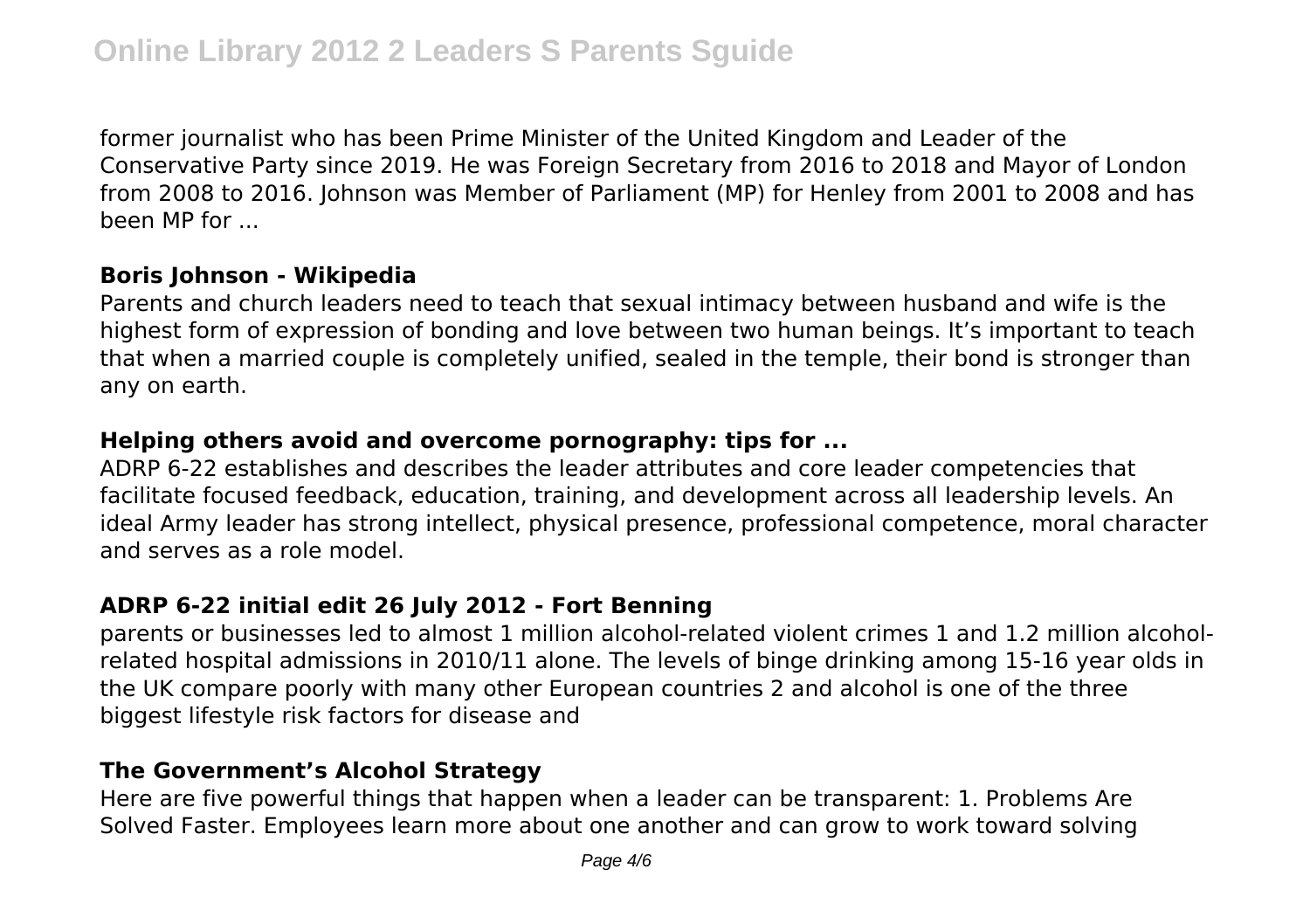problems ...

# **5 Powerful Things Happen When A Leader Is Transparent**

Parents play a crucial role in supporting their children's learning, and levels of parental engagement are consistently associated with better academic outcomes. Evidence from our Teaching and Learning Toolkit suggests that effective parental engagement can lead to learning gains of  $+3$ months over the course of a year.

# **Working with Parents to Support Children's Learning ...**

This section focuses on how adolescents develop and the issues they may face as they mature. Optimal Health: Learn more about the optimal health model that the Office of Population Affairs (OPA) integrates into its adolescent health and family planning programs, services, and research.; Adolescent Development Explained: Check out the OPA Adolescent Development Explained guide for information ...

# **Adolescent Health | HHS Office of Population Affairs**

Frightening & Intense Scenes. Iron Man intercepts a nuclear missile headed for Manhattan, forces it into a portal leading to an alien base, and agrees to call his girlfriend (implying that he understands he might die); however, the call fails and he stares at the exploding alien base while falling back through the portal (he is unconscious as he plummets toward the earth but he is saved before ...

#### **Parents Guide - IMDb**

In recent years, parents have become more disparaging towards childhood vaccination. One group that is critical about the National Immunization Program (NIP) and participates less comprises parents with an anthroposophical worldview. Despite the fact that various studies have identified anthroposophists as critical parents with lower vaccination coverage, no research has been done to